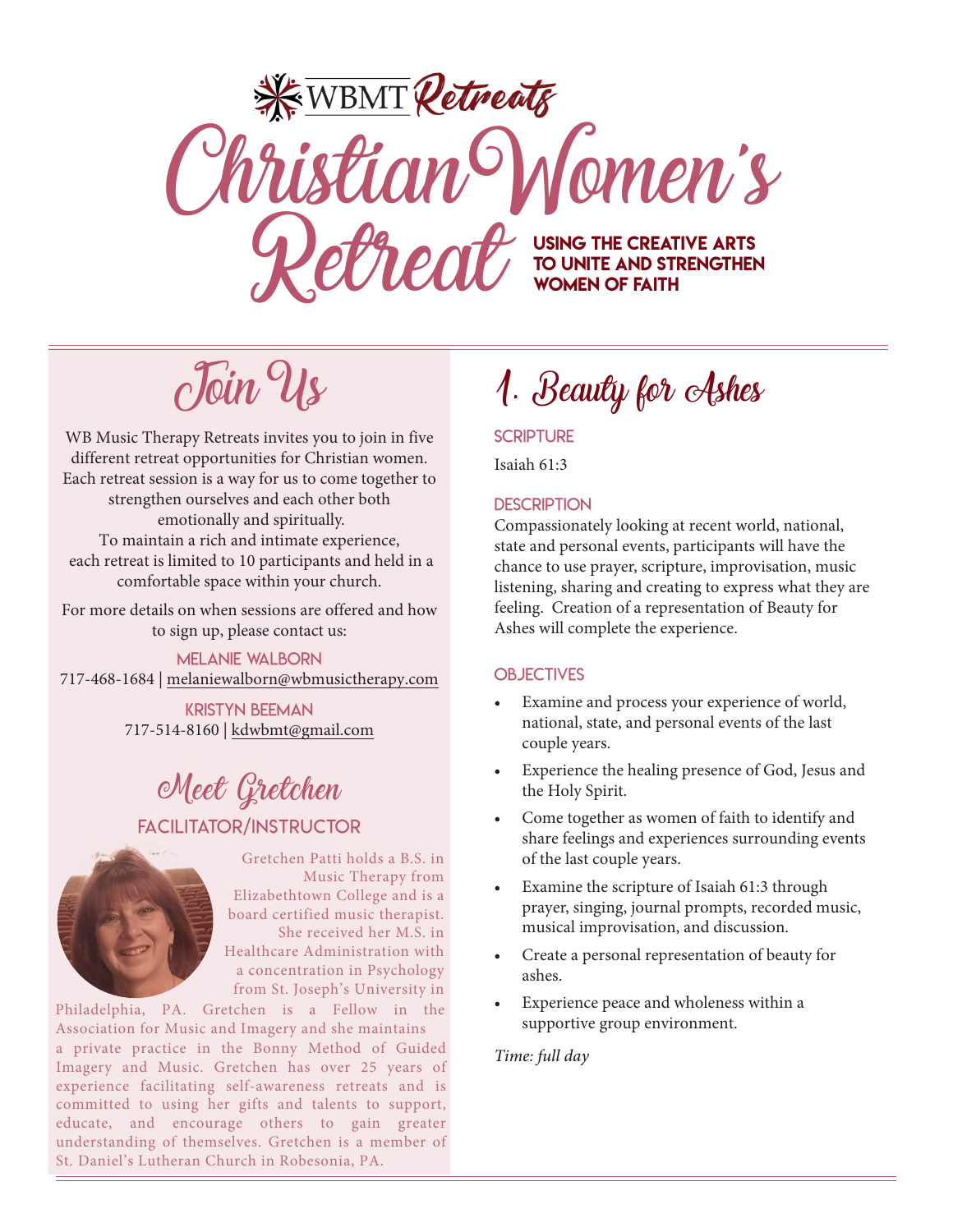"It was wonderful to connect with women in different stages in their faith journey...

# 2. Be Still and Know That IAm God Learning how and when to be still enough to hear God speaking

#### **SCRIPTURE**

Psalm 46:10 and Jeremiah 29:11

#### **DESCRIPTION**

Participants will experience several musical ways to quiet the mind and spirit in preparation for prayer and meditation. Through these techniques, the heart and soul are prepared to experience the stillness needed to stop our frantic praying and listen for what God has to say to us. Reminders to thank and praise God for the answers will be given. The experience will conclude with a creation for future prayer and meditation.

#### **OBJECTIVES**

- Come together as women of faith to experience stillness, mindfulness and being present with God, Jesus and the Holy Spirit.
- Experience several musical techniques to promote quieting the mind in preparation for prayer and meditation
- Examine the scripture of Psalm 46:10 and Jeremiah 29:11 through prayer, meditation, singing/chanting, journal prompts, recorded music, and discussion.
- Learn the difference between prayer and meditation.
- Create a mandala that represents mindfulness to use in prayer and meditation.

# 3. Broken Hallelujahs ľ Singing hallelujah in the darkest of seasons

#### **SCRIPTURE**

Psalm 120:169-171; 129:2; 130; and 142:5-7

#### **DESCRIPTION**

Participants will examine the brokenness of our lives/of this world and experience the healing, comfort and peace that passes all understanding. The group will study why we sing "Hallelujah! when we are "weak and heavy laden" through bible stories, scripture, personal experiences and music. The opportunity will be given to create something "new" from something broken as a symbol of God's faithfulness, healing and love.

#### **OBJECTIVES**

- Come together as women of faith to share our brokenness and the healing that comes from God, Jesus, and the Holy Spirit.
- Study the word hallelujah.
- Examine the scripture of Psalms, both laments and praise, through prayer, meditation, singing/chanting, journal prompts, recorded music, and discussion.
- Participate in letting go of a "brokenness" through prayer and the destruction of an object
- Make a new creation as a representation of God's faithfulness, healing and love.

#### *Time: full day*

*Time: half day or full day option*

"I loved the creation time and the fact it was not rushed...